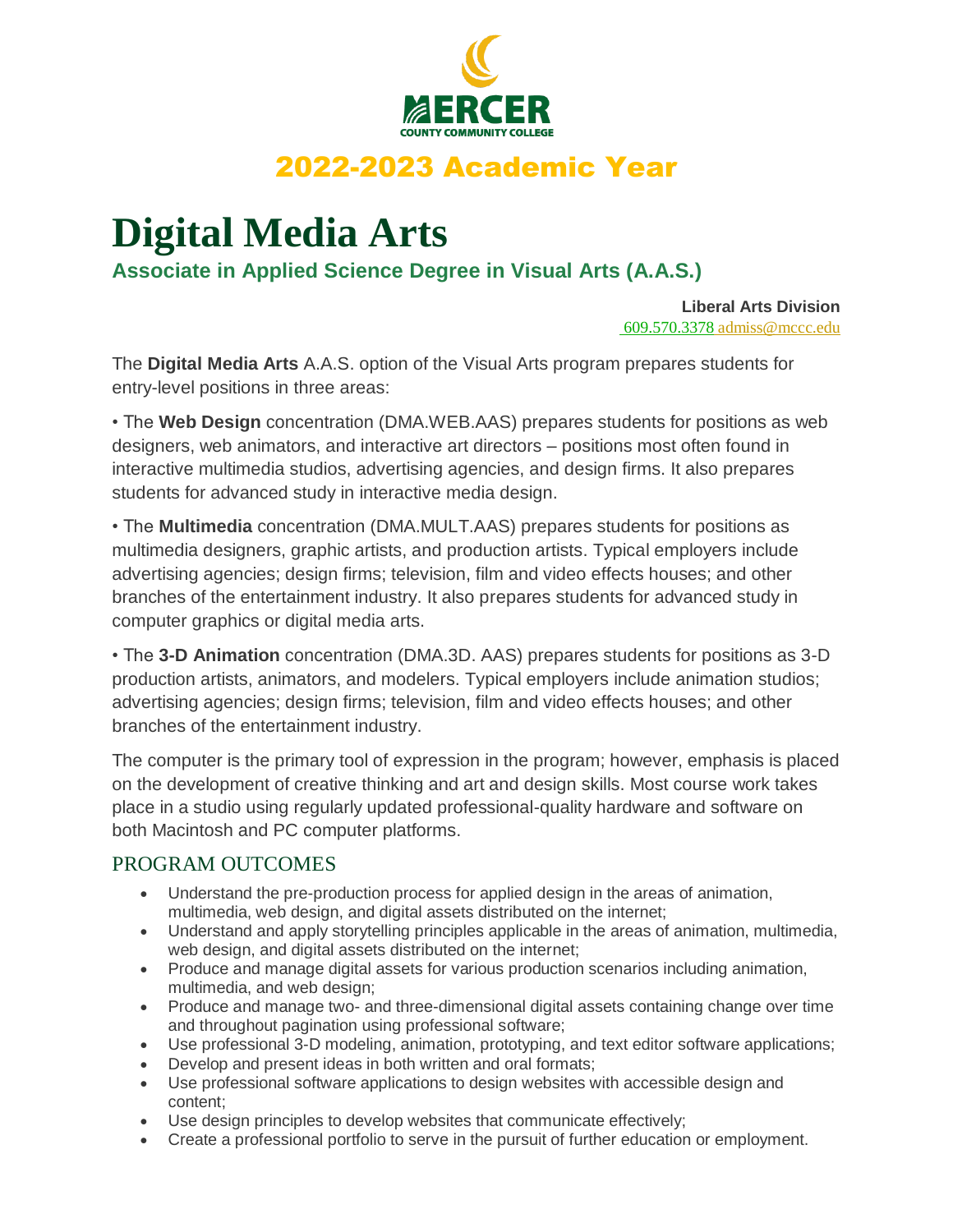The program may be pursued full-time or part-time. Some courses may be offered only during the evening.

**SEE ALSO:** 3-D Animation certificate program Web Design certificate program

### **DEGREE CURRICULUM**

2022-2023 Academic Year **DMA.3D.AAS DMA.WEB.AAS DMA.MULT.AAS CIP 500402**

The course sequence below represents a recommended example of how this degree program can be completed in two years, presuming a Fall Term start and satisfaction of all Developmental Studies (foundation courses) requirements and prerequisites. Actual approaches toward completion depend on each student's anticipated transfer institution, career objectives, or other individual circumstances.

Students are encouraged to meet regularly with an academic advisor or Success Coach to consider options, establish plans, and monitor progress.

| Code                  | Course (lecture/lab hours)          | <b>Credits</b> | <b>To Do This Semester</b>                                                                                                             |
|-----------------------|-------------------------------------|----------------|----------------------------------------------------------------------------------------------------------------------------------------|
| <b>FIRST SEMESTER</b> |                                     |                |                                                                                                                                        |
| <b>ART 102</b>        | Basic Drawing (1/4)                 | 3              | $\checkmark$ Meet with your faculty<br>advisor to complete an                                                                          |
| <u>ART 105</u>        | Two-Dimensional Design (1/4)        | 3              | academic plan. Make sure<br>you are aware of any                                                                                       |
| <u>DMA 110</u>        | Digital Imaging (1/4)               | 3              | course prerequisites you<br>may need to take, and how                                                                                  |
| <u>DMA 144</u>        | Internet Tools and Techniques (1/4) | 3              | long it will take to complete<br>your degree.                                                                                          |
| <b>ENG 101</b>        | English Composition I (3/0)         | 3              | √ Use your online tools:<br>Check<br>your MercerMail daily,<br>utilize features of Office<br>365, and get to<br>know Student Planning. |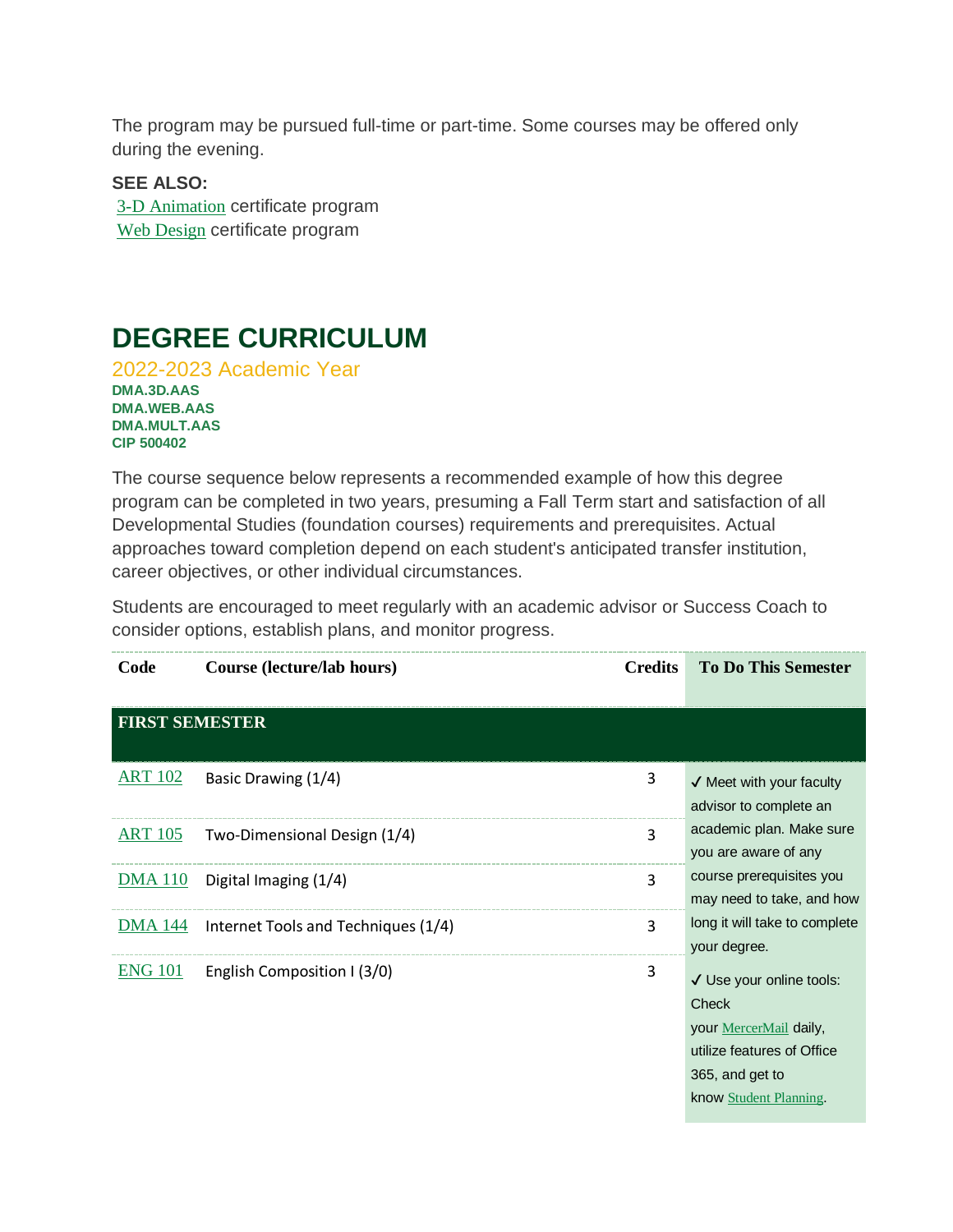#### ✔ Take advantage

of Learning

Centers or Online

#### **Tutoring to support your**

studies and assignments.

#### **SECOND SEMESTER**

| $ART 106$ Three-Dimensional Design (1/4) | 3 | $\sqrt{\ }$ Transitioning to college                                     |
|------------------------------------------|---|--------------------------------------------------------------------------|
| $ART 122$ History of Art II (3/0)        |   | can be challenging. Meet<br>with your Success Coach for                  |
| $DMA 115$ Vector Drawing (1/4)           | 3 | quidance and support.<br>$\sqrt{\phantom{a}}$ Apply for financial aid by |
| $DMA$ 145 Web Design I (1/4)             |   | May 1.                                                                   |
| $ENG$ 102 English Composition II (3/0)   |   | √ Contact professors with<br>questions and use their                     |

ors with their office hours to develop a connection. Talk with them to get the inside scoop on how your profession works.

✔ Be sure to visit the Career Services office to explore jobs, internships, and career information and get help with your resume and other career tools.

✔ Apply for Continuing Student scholarships at www.mccc.edu/mscholarships.

# **THIRD SEMESTER**  $\underline{\text{DMA 135}}$  Digital Narrative (1/4)  $\underline{\hspace{1cm}}$  3  $\sqrt{\text{Keep in contact with}}$ DMA 250 Digital Portfolio Seminar (1/4) 3

MAT - Mathematics elective 3

each professor and your faculty advisor. Make sure you are on track to graduate on time.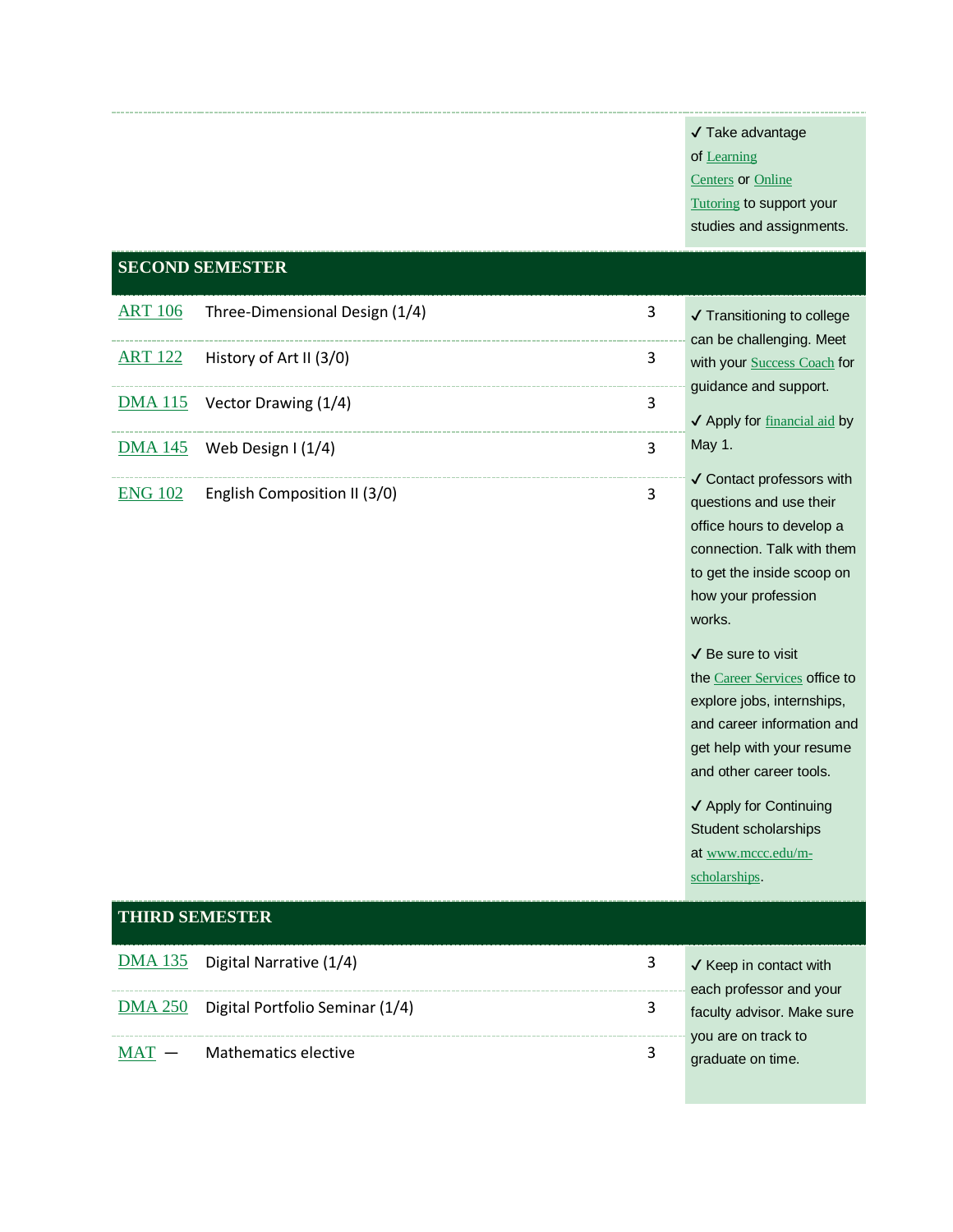| MAT 120 or 125 recommended. Select in consultation with<br>٠<br>an academic advisor. |   | ✔ Work with Career<br><b>Services</b> to formulate plans<br>for after you've earned this                                                                                  |
|--------------------------------------------------------------------------------------|---|---------------------------------------------------------------------------------------------------------------------------------------------------------------------------|
|                                                                                      |   |                                                                                                                                                                           |
| <b>Concentration elective</b>                                                        | 3 | degree.                                                                                                                                                                   |
| <b>Concentration elective</b>                                                        | 3 | √ Develop team and<br>leadership skills by getting<br>involved in <b>activities</b> and<br>clubs.<br>✔ Apply for Continuing<br>Student scholarships<br>at www.mccc.edu/m- |
|                                                                                      |   | scholarships.<br>√ Manage your stress!<br>Take advantage of the<br>MCCC pool, Fitness Center,                                                                             |

free yoga and Zumba. Reach out for counseling or other support if you need it. Your **Success Coach** can

connect you with resources.

### **FOURTH SEMESTER**

| ADV 201 Advertising Design II (1/4)                                                   | 3  | $\checkmark$ Get ready to start your<br>career! Begin the job                                              |
|---------------------------------------------------------------------------------------|----|------------------------------------------------------------------------------------------------------------|
| $CMN$ 112 Public Speaking (3/0)                                                       | 3  | application process.                                                                                       |
| Art History elective<br>Select from ART 121, 124, 125; CMN 107; PHO 110.<br>$\bullet$ | ર  | √ Discuss your career<br>plans with your faculty<br>advisor. S/he can help you<br>transition successfully. |
| <b>Concentration elective</b>                                                         | 3  |                                                                                                            |
| <b>Concentration elective</b>                                                         | 3  |                                                                                                            |
|                                                                                       | 60 |                                                                                                            |

**NOTE:** Students must earn a minimum grade of C in all ADV, ART, CMN, DMA, IST, and PHO courses.